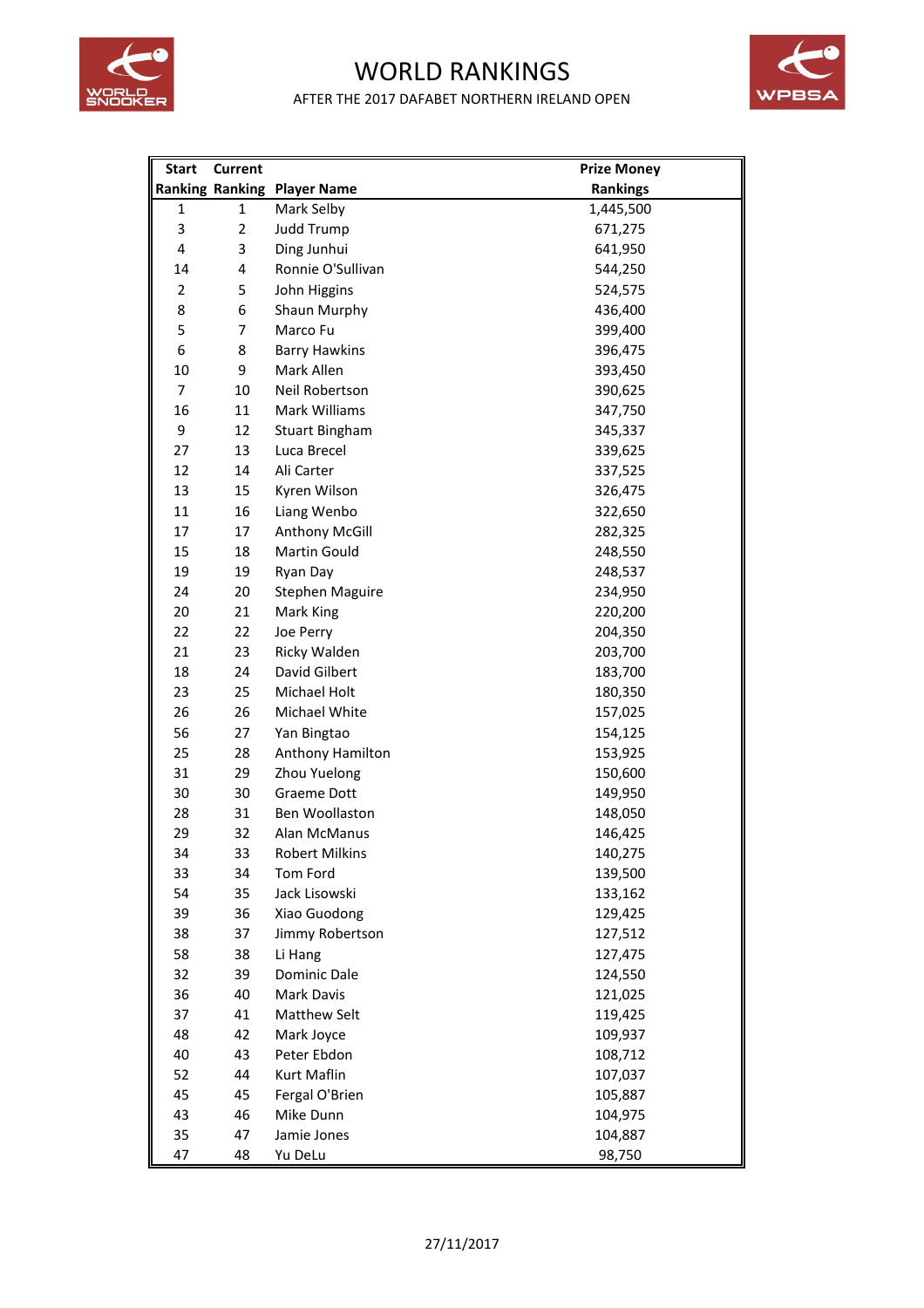

## WORLD RANKINGS AFTER THE 2017 DAFABET NORTHERN IRELAND OPEN



| <b>Start</b> | <b>Current</b> |                                    | <b>Prize Money</b> |
|--------------|----------------|------------------------------------|--------------------|
|              |                | <b>Ranking Ranking Player Name</b> | <b>Rankings</b>    |
| 53           | 49             | Robbie Williams                    | 98,475             |
| 59           | 50             | Hossein Vafaei                     | 97,625             |
| 44           | 51             | David Grace                        | 96,825             |
| 46           | 52             | <b>Stuart Carrington</b>           | 95,200             |
| 57           | 53             | Gary Wilson                        | 95,012             |
| 42           | 54             | Thepchaiya Un-Nooh                 | 94,925             |
| 55           | 55             | <b>Matthew Stevens</b>             | 92,987             |
| 49           | 56             | Andrew Higginson                   | 90,250             |
| 41           | 57             | Rory McLeod                        | 89,712             |
| 51           | 58             | Sam Baird                          | 85,100             |
| 50           | 59             | Tian Pengfei                       | 81,875             |
| 63           | 60             | Chris Wakelin                      | 81,425             |
| 60           | 61             | Alfie Burden                       | 80,475             |
| 62           | 62             | <b>Oliver Lines</b>                | 77,137             |
| 61           | 63             | Daniel Wells                       | 75,612             |
| 64           | 64             | Noppon Saengkham                   | 71,750             |
| 66           | 65             | John Astley                        | 63,225             |
| 65           | 66             | Scott Donaldson                    | 59,525             |
| 67           | 67             | Zhang Anda                         | 57,750             |
| 89           | 68             | Cao Yupeng                         | 56,525             |
| 68           | 69             | Liam Highfield                     | 55,325             |
| 69           | 70             | Lee Walker                         | 54,825             |
| 70           | 71             | Mei Xiwen                          | 53,712             |
| 85           | 72             | <b>Elliot Slessor</b>              | 48,362             |
| 74           | 73             | Michael Georgiou                   | 43,737             |
| 72           | 74             | Zhao Xintong                       | 38,262             |
| <b>NEW</b>   | 75             | Ken Doherty                        | *<br>37,500        |
| 79           | 76             | lan Preece                         | 36,100             |
| 76           | 77             | Sam Craigie                        | 35,462             |
| 75           | 78             | Mitchell Mann                      | 35,025             |
| 71           | 79             | Hammad Miah                        | 33,337             |
| <b>NEW</b>   | 80             | Alexander Ursenbacher              | $\ast$<br>32,600   |
| 78           | 81             | Aditya Mehta                       | 32,100             |
| <b>NEW</b>   | 82             | Lyu Haotian                        | *<br>30,500        |
| 73           | 83             | James Wattana                      | 29,500             |
| <b>NEW</b>   | 84             | Akani Songsermsawad                | *<br>28,500        |
| 81           | 85             | Wang Yuchen                        | 25,000             |
| 77           | 86             | Jak Jones                          | 23,962             |
| 80           | 87             | Fang Xiongman                      | 23,150             |
| <b>NEW</b>   | 88             | Li Yuan                            | *<br>22,500        |
| <b>NEW</b>   | 89             | Martin O'Donnell                   | ∗<br>22,100        |
| 86           | 90             | Adam Duffy                         | 19,862             |
| 82           | 91             | Craig Steadman                     | 19,550             |
| <b>NEW</b>   | 92             | <b>Gerard Greene</b>               | *<br>18,500        |
| 84           | 93             | Thor Chuan Leong                   | 17,400             |
| 83           | 94             | Alex Borg                          | 17,100             |
| <b>NEW</b>   | 95             | Zhang Yong                         | *<br>16,500        |
| <b>NEW</b>   | 96             | Allan Taylor                       | $\ast$<br>15,250   |